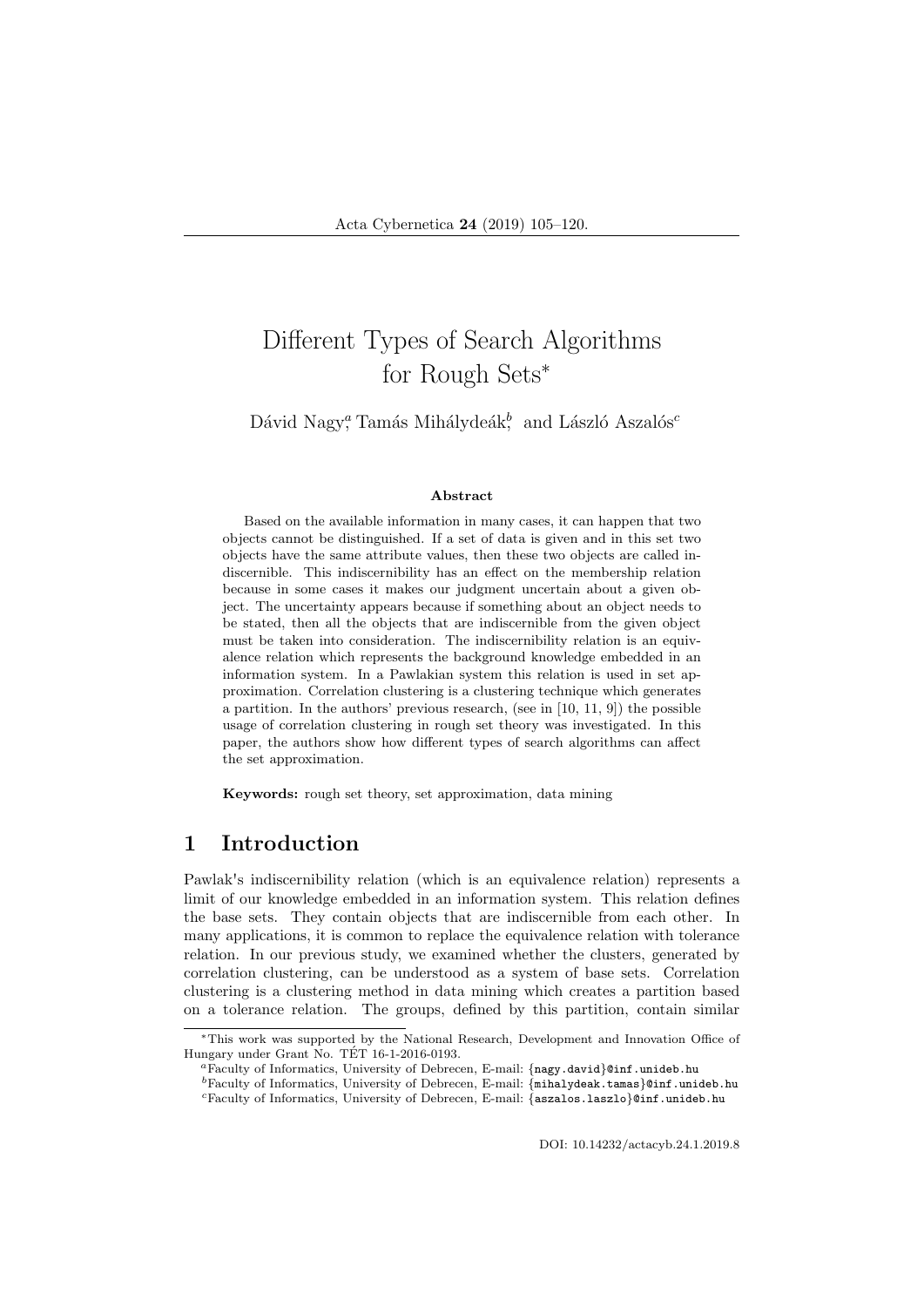objects. In our previous papers, we showed that it is worth to generate the system of base sets from the partition. This way, the base sets contain objects that are typically similar to each other and they are pairwise disjoint. To find the partition in reasonable time, search algorithms must be used. So the system of base sets is highly dependent on the used search algorithm. The structure of the paper is the following: A theoretical background about the classical rough set theory comes first. In section 3 we define correlation clustering mathematically. In section 4 we present our previous work. In section 5 we present the search algorithm used in our experiments. In section 6 we show a way to compare the algorithms. Finally we conclude the results.

## 2 Theoretical Background

In practice, a set is a collection of objects that are similar in some sense. A set is uniquely identified by its members. It means that if we would like to decide, whether an object belongs to this set, then we can give a precise answer which is yes or no. For instance, the set of even numbers is a crisp set because it can be decided if an arbitrary number is even or odd. However, in some computer science applications, researchers are interested in vague concepts. The notion of a brave warrior is vague because we cannot give two disjoint classes: brave and not brave warriors. One can consider a person brave due to their actions, but maybe someone else would consider this person as not brave. So bravery is a vague concept.

Rough set theory was proposed by professor Pawlak in 1982 (see in [12]). The theory offers a way to handle vague concepts. Each object of a universe can be described by a set of attribute values. If two objects have the same known attribute values, then these objects cannot distinguished. The indiscernibility relation generated in this way is the mathematical basis of rough set theory.

If we want to decide, whether an object belongs to an arbitrary set, based on the available data, then our decision affects the decision about all the objects that are indiscernible from the given object.

In this case, if we would like to check, whether an object is in an arbitrary set, then the following three possibilities appear:

- it is sure that the object is in the set if all the objects, that are indiscernible from the given object, are in the set;
- the object may be in the set if there some objects that are in the set and are indiscernible from the given object;
- it is sure that the object is not in the set if all the objects, that are indiscernible from the given object, are not in the set.

So the indiscernibility makes a set vague.

From the theoretical point of view, a Pawlakian approximation space (see in [12, 13, 14) can be characterized by an ordered pair  $\langle U, \mathcal{R} \rangle$  where U is a nonempty set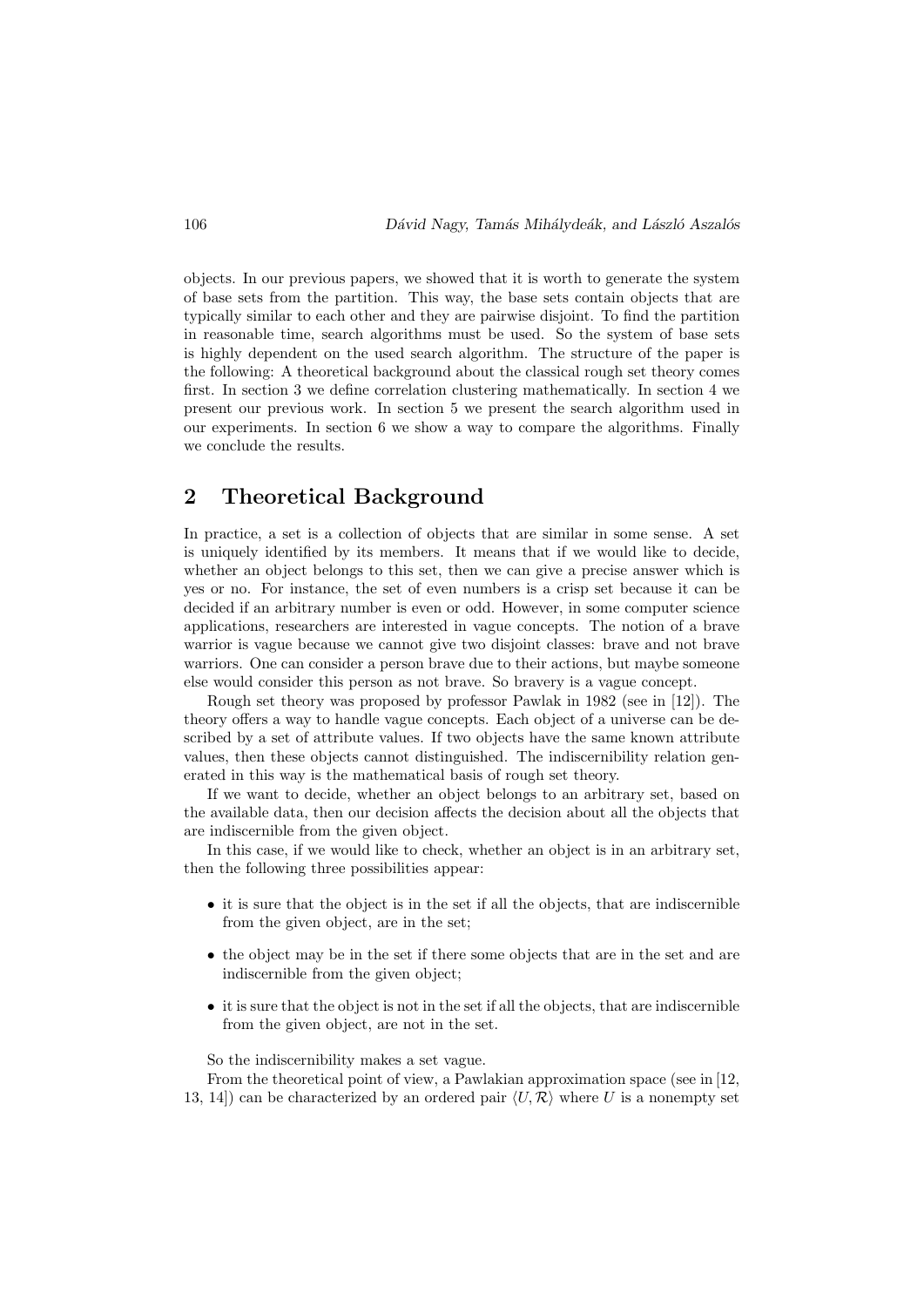of objects and  $R$  is an equivalence relation on U. In order to approximate an arbitrary subset  $S$  of  $U$  the following tools have to be introduced:

- the set of base sets:  $\mathfrak{B} = \{B \mid B \subseteq U$ , and  $x, y \in B$  if  $x \mathcal{R} y\}$ , the partition of U generated by the equivalence relation  $\mathcal{R}$ ;
- the set of definable sets:  $\mathfrak{D}_{\mathfrak{B}}$  is an extension of  $\mathfrak{B}$ , and it is given by the following inductive definition:
	- 1.  $\mathfrak{B} \subseteq \mathfrak{D}_{\mathfrak{B}}$ ;
	- 2.  $\emptyset \in \mathfrak{D}_{\mathfrak{B}}$ :
	- 3. if  $D_1, D_2 \in \mathfrak{D}_{\mathfrak{B}}$ , then  $D_1 \cup D_2 \in \mathfrak{D}_{\mathfrak{B}}$ .
- the functions l, u form a Pawlakian approximation pair  $\langle \mathbf{l}, \mathbf{u} \rangle$ , i.e.
	- 1.  $Dom(I) = Dom(u) = 2^U$
	- 2.  $I(S) = \bigcup \{ B \mid B \in \mathfrak{B} \text{ and } B \subseteq S \};$
	- 3.  $u(S) = \bigcup \{ B \mid B \in \mathfrak{B} \text{ and } B \cap S \neq \emptyset \}.$

U is the set of objects.  $\mathfrak{B}$  is the system of base sets which represents the background knowledge.  $\mathfrak{D}_{\mathfrak{B}}$  is the set of definable sets which defines how the base sets can be used in the set approximation. The functions  $l$  and  $u$  give the lower and upper approximation of a set. The lower approximation contains objects that surely belong to the set, and the upper approximation contains objects that possibly belong to the set. The set  $BN(S) = u(S) \setminus l(S)$  is called the boundary region of the set S. If  $BN(S) = \emptyset$  then S is crisp, otherwise it is rough.

Table 1 shows a very simple table containing 8 rows. Each of them represents a patient and each has 3 attributes: headache, body temperature and muscle pain. The base sets contain patients with the same symptoms (which means they are indiscernible from each other) and it is the following:

$$
\mathfrak{B} = \{\{u_1\}, \{u_2\}, \{u_3\}, \{u_4\}, \{u_5, u_7\}, \{u_6, u_8\}\}\
$$

Let us suppose that based on some background knowledge we know that the patients  $u_1, u_2$  and  $u_5$  have the flu. Let S be the following set of these patients:  $\{u_1, u_2, u_5\}.$  The approximation of the set S is the following:

- $l(S) = \{\{u_1\}; \{u_2\}\}\$
- $u(S) = \{\{u_1\}; \{u_2\}; \{u_5, u_7\}\}\$
- $BN(S) = \{\{u_5, u_7\}\}\$

Here,  $l(S)$  contains those patients that surely have the flu. Patient  $u_5$  is not in the lower approximation because there is one other patient,  $u_7$ , who is indiscernible from  $u_5$ , and we do not have information about, whether  $u_7$  has the flu or not. So the base set  $\{u_5, u_7\}$  can only be in the upper approximation.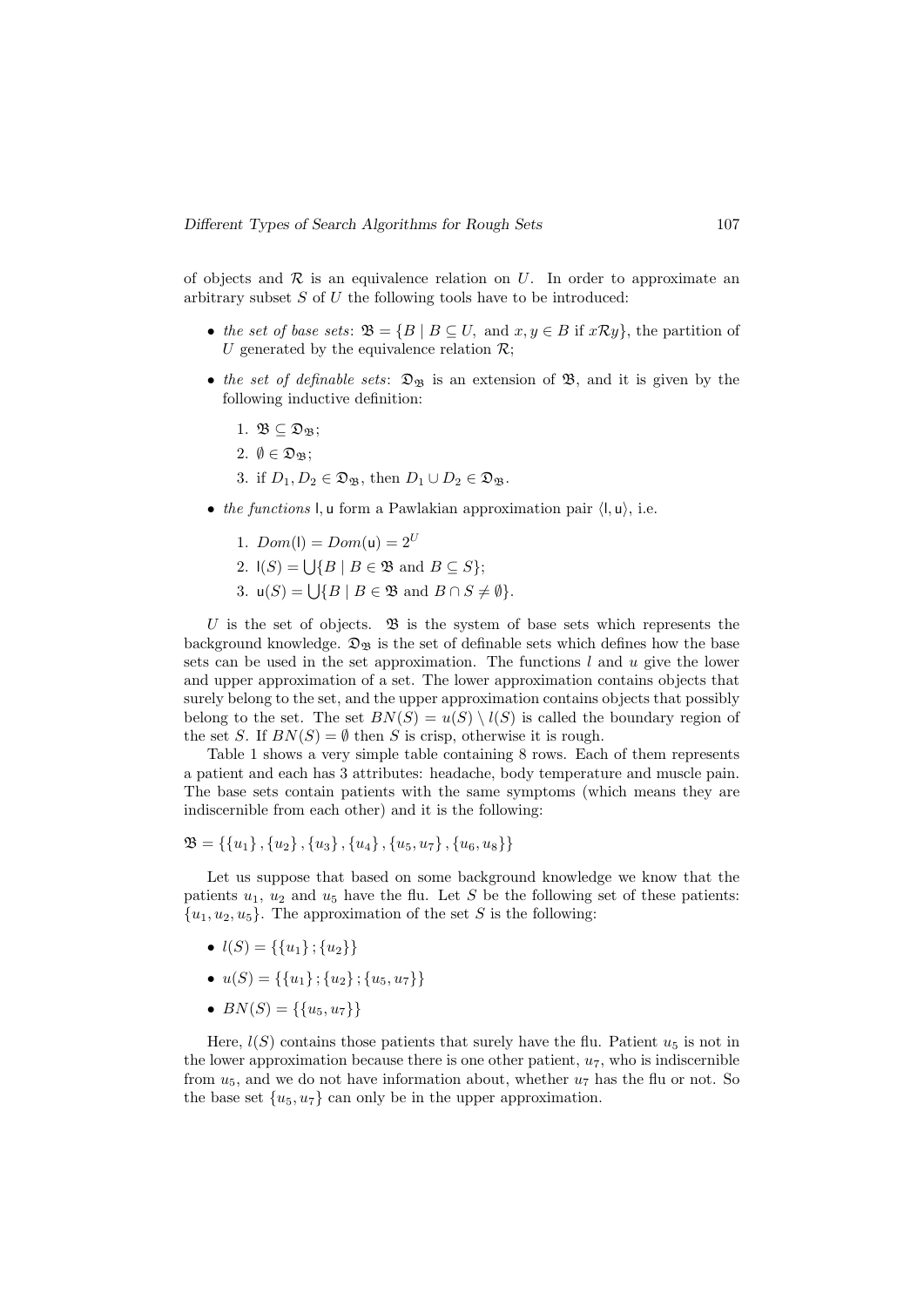| Object | Headache       | Body Temp. | $\overline{\text{M}}$ uscle Pain |
|--------|----------------|------------|----------------------------------|
| $u_1$  | <b>YES</b>     | Normal     | NO                               |
| $u_2$  | <b>YES</b>     | High       | <b>YES</b>                       |
| $u_3$  | <b>YES</b>     | Very high  | <b>YES</b>                       |
| $u_4$  | N <sub>O</sub> | Normal     | N <sub>O</sub>                   |
| $u_5$  | N <sub>O</sub> | High       | <b>YES</b>                       |
| $u_6$  | N <sub>O</sub> | Very high  | <b>YES</b>                       |
| $u_7$  | N <sub>O</sub> | High       | <b>YES</b>                       |
| $u_8$  | N <sub>O</sub> | Very High  | <b>YES</b>                       |

Table 1: Information System

# 3 Correlation Clustering

Data mining is the process of discovering patterns and hidden information in large data sets. The goal of a data mining process is to extract information from a data set and transform it into an understandable structure for further use. Clustering is a data mining technique in which the goal is to group objects, so that the objects in the same group are more similar to each other than to those in other groups. In many cases, the similarity is based on the attribute values of the objects. In most of them, some kind of distance is used to define the similarity. However, sometimes only nominal data are given. In this particular case, distance can be meaningless. For example, what is the distance between a male and a female? In this case, a similarity relation can be used which is a tolerance relation. If this relation holds for two objects, we can say that they are similar. If this relation does not hold, then they are dissimilar. It is easy to prove that this relation is reflexive and symmetric. The transitivity; however, does not hold necessarily. Correlation clustering is a clustering technique based on a tolerance relation (see in [3, 4, 17]).

Let  $V$  a set of objects and  $T$  the similarity relation. The task is to find an  $R \subseteq V \times V$  equivalence relation which is *closest* to the tolerance relation.

A (partial) tolerance relation  $T$  (see in [15, 8]) can be represented by a matrix M. Let matrix  $M = (m_{ij})$  be the matrix of the partial relation T of similarity:

$$
m_{ij} = \begin{cases} 1 & i \text{ and } j \text{ are similar} \\ -1 & i \text{ and } j \text{ are different} \\ 0 & \text{otherwise} \end{cases}
$$

A relation is called partial if there exist two elements  $(i, j)$  such that  $m_{ij} = 0$ . It means that if we have an arbitrary relation  $R \subset V \times V$  we have two sets of pairs. Let  $R_{true}$  be the set of those pairs of elements for which the R holds and  $R_{false}$  be the one for which R does not hold. If R is partial, then  $R_{true} \cup R_{false} \subset V \times V$ . If R is total, then  $R_{true} \cup R_{false} = V \times V$ .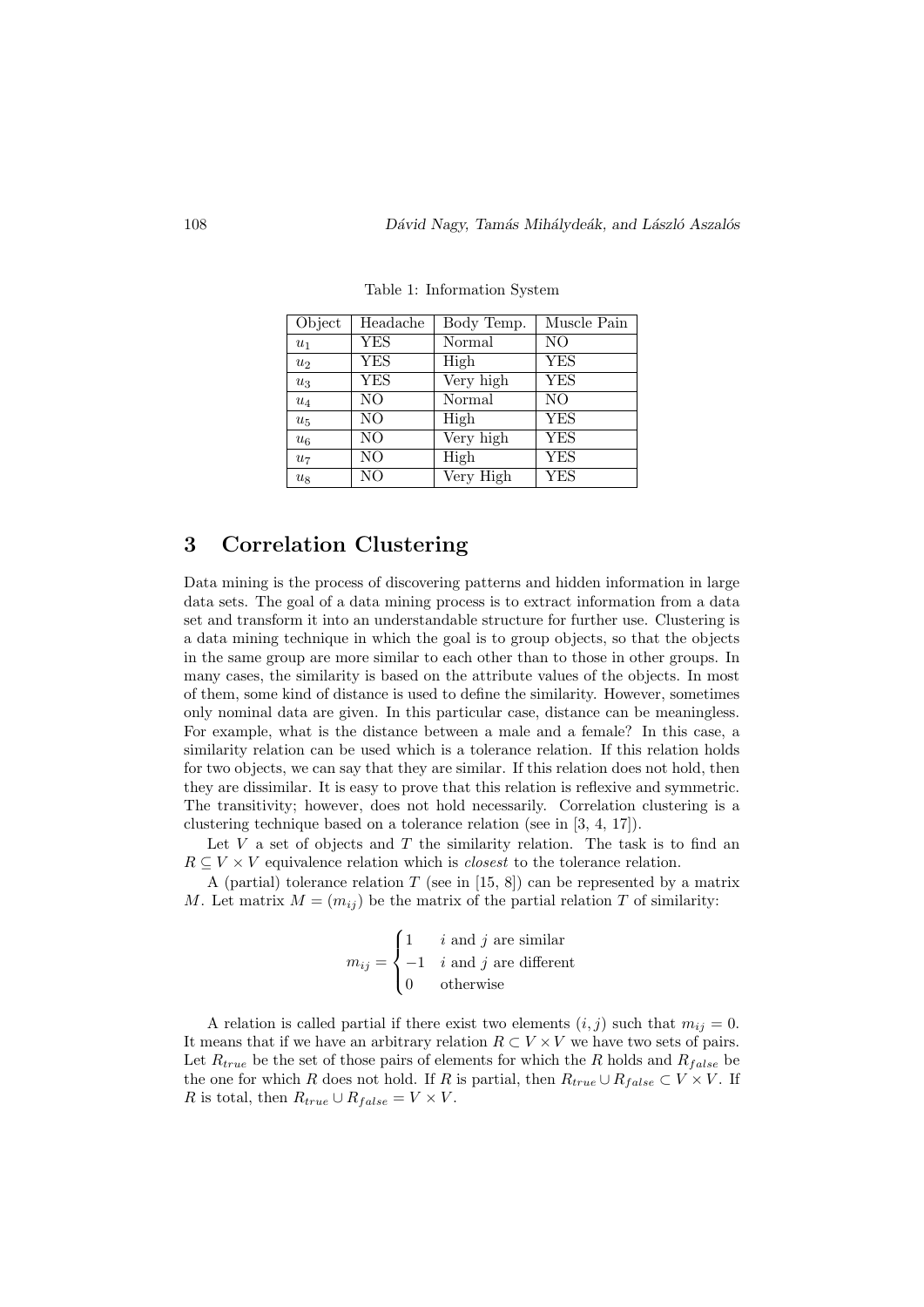A partition of a set S is a function  $p : S \to \mathbb{N}$ . Objects  $x, y \in S$  are in the same cluster at partitioning p, if  $p(x) = p(y)$ . We treat the following two cases conflicts for any  $x, y \in V$ :

- $(x, y) \in T$  but  $p(x) \neq p(y)$
- $(x, y) \notin T$  but  $p(x) = p(y)$

The goal is to minimize the number of these conflicts. If their number is 0, the partition is called *perfect*. Given the  $T$  and  $R$ , we call the number of conflicts the distance of the two relations. The partition given this way, generates an equivalence relation. This relation can be considered as the closest to the tolerance relation.

The number of partitions can be given by the Bell number (see in [1]) which grows exponentially. For more than 15 objects, we cannot achieve the optimal partition by exhaustive search in reasonable time. In a practical case, a search algorithm can be used which can give a quasi-optimal partition.

### 4 Similarity based rough sets

In practical applications, indiscernibility relation is too strong. Therefore, Pawlakian approximation spaces have been generalized using tolerance relations (symmetric and reflexive) which are similarity relations. Covering-based approximation spaces (see [16]) generalize Pawlakian approximation spaces in two points:

1.  $\mathcal{R}$  is a tolerance relation;

2.  $\mathfrak{B} = \{ [x] \mid [x] \subseteq U, x \in U \text{ and } y \in [x] \text{ if } x \mathcal{R} y \}, \text{ where } [x] = \{ y \mid y \in U, x \mathcal{R} y \}.$ 

The definitions of definable sets and approximation pairs are the same as before. In these covering systems, each object generates a base set.

Correlation clustering defines a partition. The clusters contain objects that are typically similar to each other. In our previous work  $([10])$ , we showed that this partition can be understood as the system of base sets which results in a completely new approximation space. The approximation space also has several good properties. The most important one is that it focuses on the similarity (the tolerance relation) itself, and it is different from the covering type approximation space relying on the tolerance relation.

Singleton clusters represent very little information because the system could not consider its member similar to any other objects without increasing the number of conflicts. As they mean little information, we can leave them out. If we do not consider the singleton clusters, then we can generate a partial system of base sets from this partition where singleton clusters are not base sets (see in [11, 9]).

In reasonable time, correlation clustering can only be solved by using search algorithms. However, each algorithm can provide different clusters. So the system of base sets can also be different. It is a natural question to ask, how the search algorithms can affect the structure of the base sets. As the approximation based on correlation clustering is a completely new way of approximating sets, it is crucial to use the best possible search algorithm.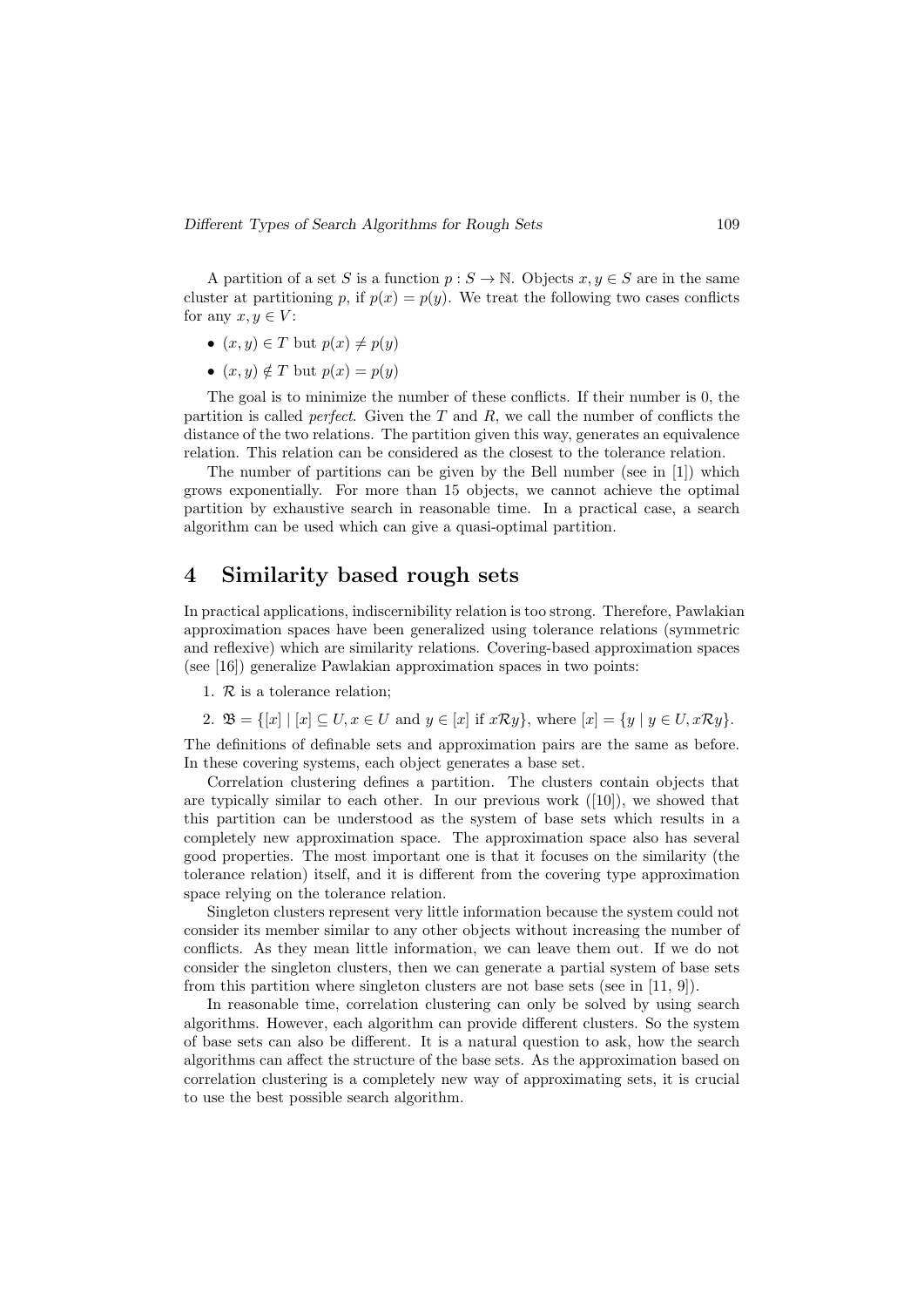### 5 Algorithms

Between 2006 and 2016, Advanced Search Methods was a compulsory subject for some Computer Science master students. Initially, students learned about the well known NP-hard problems (SAT, NLP, TSP, etc.) and various popular optimization methods. Later, to help some physicists from University Babes-Bolyai in Cluj, one co-author began to research the problem of correlation clustering. This problem can easily be formulated (which equivalence relation is the closest to a given tolerance relation?), can be quickly understood, is freely scalable, but NP-hard, and if we have more than 15 objects in a general case we can only provide an approximate solution. That is why this problem got central role from 2010. In this year, the students with the co-author's lead implemented the learned algorithms, and used correlation clustering to test and compare them. There were several didactic goals of this development: they worked as a team, where the leader changed from algorithm to algorithm, whose duty was to distribute the subtasks among the others and compose/finalize their work. The implementations together gave thousand of LOCs, so the students got experience with a real-life size problem. When designing this system as a framework, the OOP principles were of principal importance, to be able to apply it for other optimization problems. The system was completed with several refactorisations and extended with methods developed directly for correlation clustering, and several special data structures which allowed to run programs several magnitudes faster. Finally the full source of the whole system with detailed explanations was published at the Hungarian Digital Textbook Repository [2]. According to the students' request the system was written in Java. Jason Brownlee published a similar book using Ruby [5].

The following list shows the used algorithms in our experiments. Each of them can be downloaded from [2]:

- Hill Climbing Algorithm
- Stochastic Hill Climbing Algorithm
- Tabu Search
- Simulated Annealing
- Parallel Tempering
- Genetic Algorithm
- Bees Algorithm
- Particle Swarm Optimization
- Firefly Algorithm

In the next subsections, there are some brief information about the used algorithms and their parameters. The whole descriptions can also be seen in [2].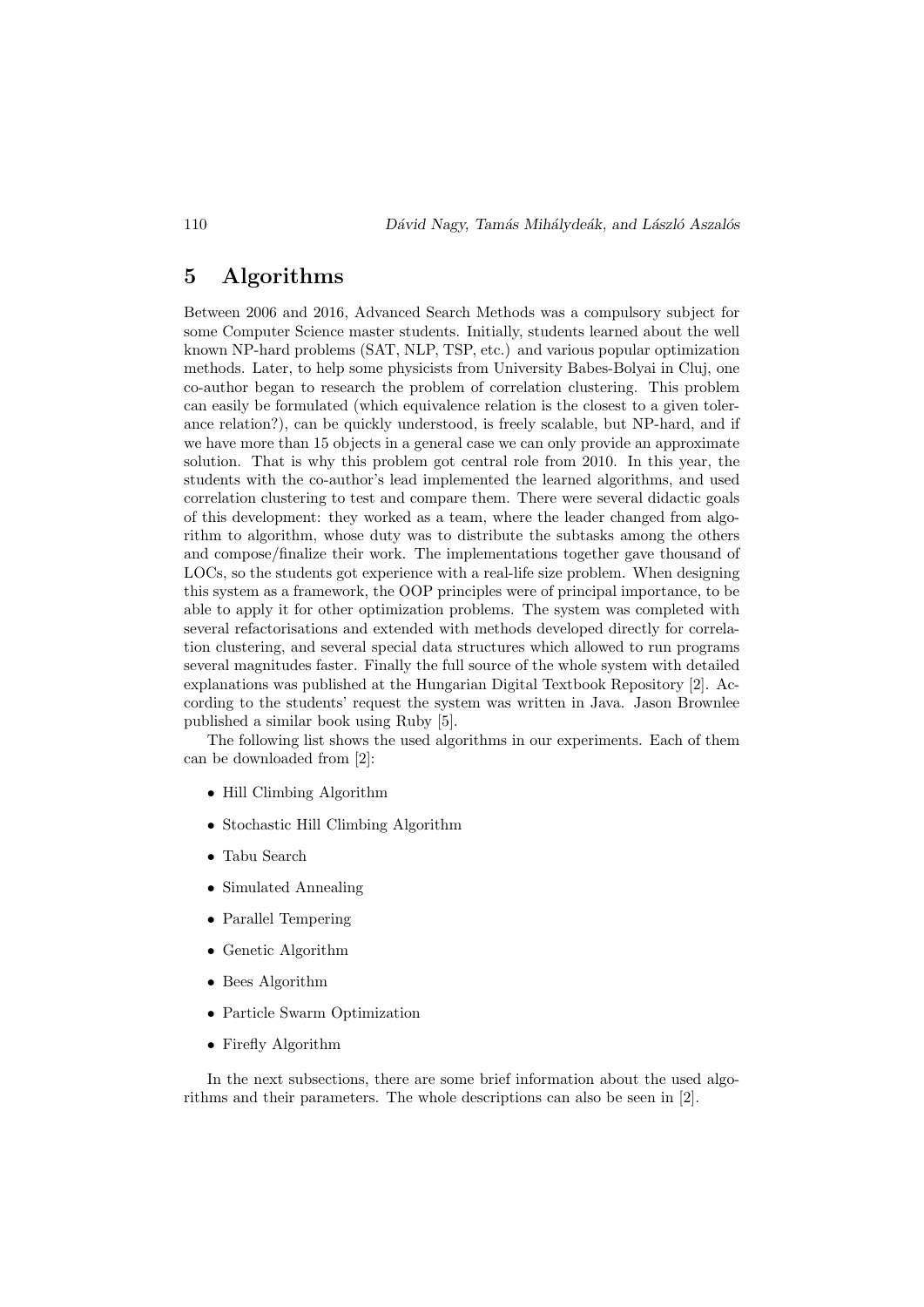#### 5.1 Hill Climbing Algorithm

This method is very well-known. Each state in the search plane represents a partition. A state is considered better than another state if its number of conflicts is less than that of the other state. In each step it is checked, whether there is a better state in the neighborhood of the actual state. If there is not, then the algorithm stops. If there is, then the next step goes from this point.

#### 5.2 Stochastic Hill Climbing Algorithm

The original hill climbing search is greedy, it always moves to the best neighbor. Stochastic hill climbing is a variant, where the algorithm chooses from the neighbors in proportion to their goodness, allowing the algorithm to move in a worse direction as well.

#### 5.3 Tabu Search

Each state in the search plane represents a partition like in the previous algorithms. The tabu search defines a list of banned states or directions to where it cannot move at a time. This is called a tabu list or memory. There are many types of memories. In our experiments, we used a short-term memory with the size of 50.

The neighborhood of the actual state consists of banned and permitted states. In each step, there are two possibilities:

- If one of the neighbors is so good that it is better than the best state so far, then it should go there even if it is banned. This is called the aspirant condition.
- The algorithm moves to the best permitted neighbor of the actual state.

If the new state is better than the best state so far, then this state will be the new best. The previous state will also be added to the tabu list, so the algorithm could not go backwards immediately. If the list is full, then the last state will be deleted. The algorithm stops if it reaches 1000th step and it returns the best state.

#### 5.4 Simulated Annealing

Each state in the search plane represents a partition. In each step, the algorithm chooses a neighbor of the actual state. Let  $f$  denote the number of conflicts in the actual state and  $f'$  denote the number of conflicts in the neighbor. If  $f' < f$ , then the algorithm moves to the neighbor. If not, then it chooses this state with the probability of  $\frac{e^{f-f}}{T}$  $\frac{U}{T}$ . The value T is the temperature value which is a crucial parameter. It should decrease in each step. Determining the starting temperature value is a hard task. The common method for the issue is heating. In each temperature (starting from 1), 500 attempts are made to move to a neighbor, and the number of successful movements are counted. If the ratio of the number of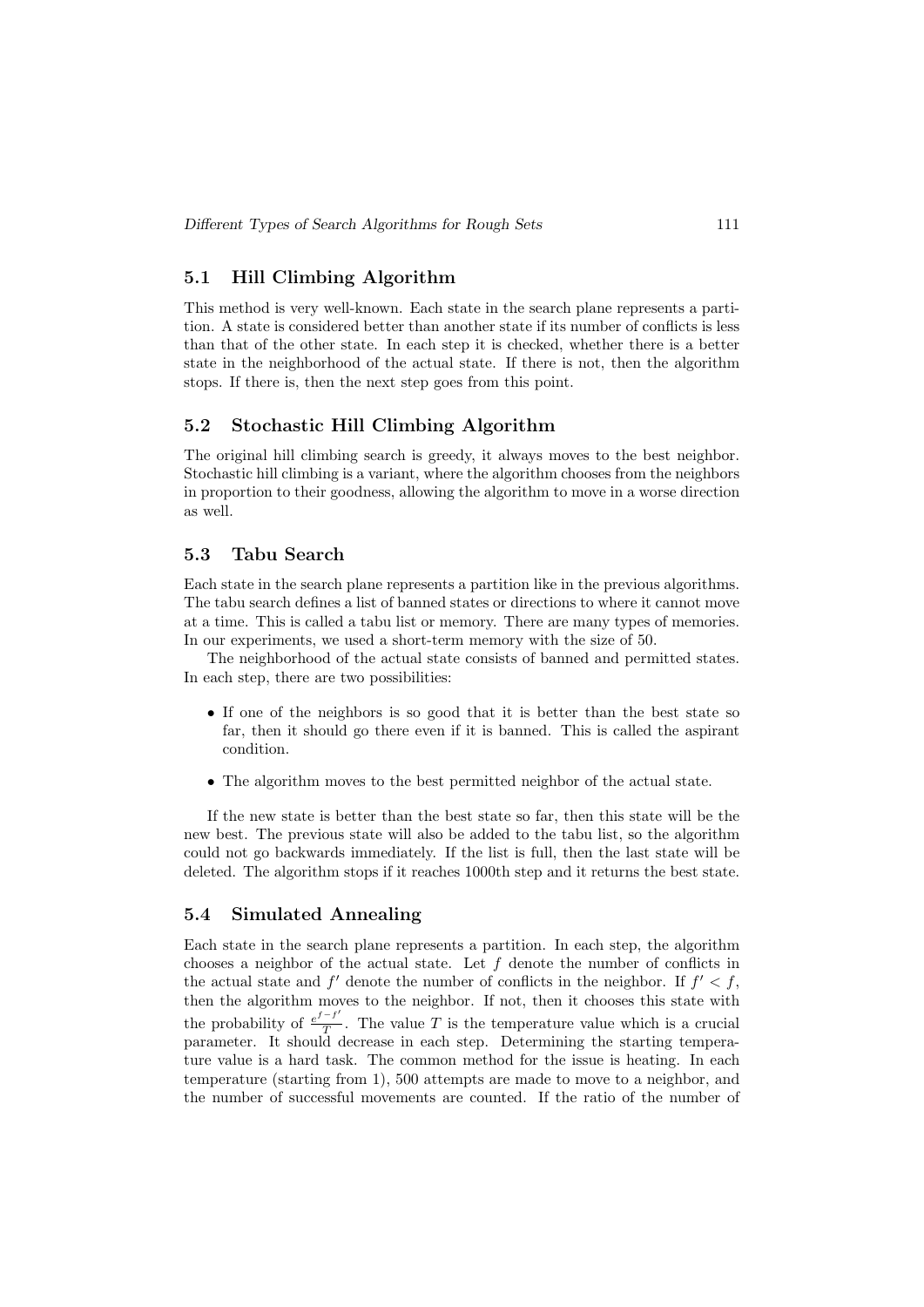successful movements and the number of attempts reaches 0.99, then the heating procedure stops, otherwise the temperature value is increased. After the heating, the annealing (search) step comes. It is important that, how much time the algorithm spends in each temperature value. A minimal step count were defined and it increases each time the temperature is decreased, until it reaches a maximal value when the algorithm stops and returns the best state. The minimal step count was set to 100 and the maximal was set to 1000. The temperature values are always decreased by 97%.

#### 5.5 Parallel Tempering

The simulated annealing runs on a single thread. This is parallelized version, where threads can cooperate with each other. In this method, we used 3 threads.

#### 5.6 Genetic Algorithm

In this algorithm, each partition is represented by an entity. In each search step, there is a population of entities with the size of 100. In the beginning, each entity represents a random partition. This population contains the actual generation of entities and best entities from the old generation. In each step, the best 25 entities stay in the population. The rest of the spaces are filled with the descendants of the entities of the old generation. In step 1, the algorithm defines the new generation. Step 2 is the reproduction step. A descendant is created in this step with the crossover of 2 parent entities. In this paper, we have used one-point crossover. For the crossover, not a random or the best element is chosen but an element from a set defined by a parameter. The size of this set was 4. After step 2, each child entity goes through a mutation phase (step 3) whose probability was 2/3. After each child entity is created, the actual generation is overwritten by the new generation, and the algorithm goes back to the step 1. The algorithm stops when it reaches the 2000th generation and returns the best entity of the population.

#### 5.7 Bees Algorithm

This algorithm is based on the society of honey bees. Each partition is represented by a "bee". There are two types of bees: scout bees and recruit bees. Scout bees scout the area and they report back to the hive about their findings. Then the necessary number (in proportion to the goodness of the finding) of recruit bees go to the area to forage. In our case, the scouts are scattered across the search plane and recruit bees were assigned only to the best of them. These bees are called elites. The rest of the scout bees wander in the plane. It changes dynamically which scout bees are considered as elite and how many recruits are assigned to them. The recruits search around the elite bee to which they were assigned, and if they find a better state, then the scout bees move to that position. In our experiments, the number of scout bees was set to 50 and the number of elites was 5 and 1000 recruit bees follow the elites. In the beginning, the scout bees start from a random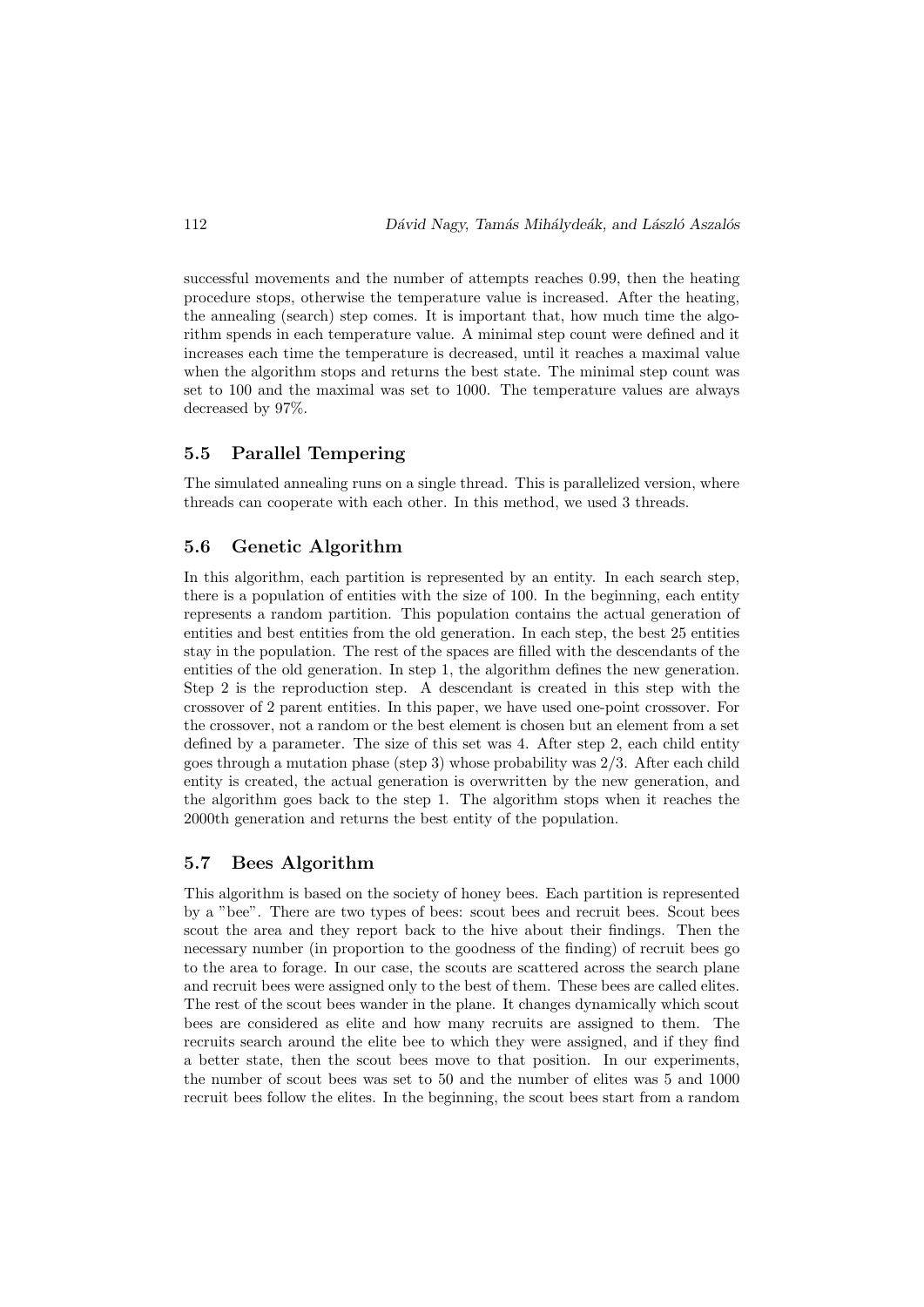position. The algorithm stops when it reaches the 2000th step and it returns the partition represented by the best bee.

#### 5.8 Particle Swarm Optimization

In this algorithm, each partition is represented by an insect (particle). Each insect knows its best position and the best position of the swarm. The size of the swarm was set to 50. In each step, each insect moves in the search plane. In the beginning, the insects start from a random position. There are 3 possibilities for them to move:

- Randomly move
- Move towards its best position
- Move toward the best position of the swarm

The possibilities of the moves was set to 0.2, 0.3, 0.5 respectively. After reaching the 6000th step, the algorithm stops and returns the insect with the best position.

#### 5.9 Firefly Algorithm

In this algorithm, each partition is represented by a firefly. The fireflies are unisex and their brightnesses are proportionate to the goodness of the partition they represent. In the beginning, the fireflies start from a random position, and in each step each firefly moves to its brightest neighbor. If the brightest neighbor of a firefly is itself, then it moves randomly. Brightness is dependent on the distance of the insects. The intensity of a firefly is defined by the following formula:  $I_d = \frac{I_0}{1+\gamma d^2}$ , where  $I_0$  denotes the starting intensity,  $\gamma$  is the absorption coefficient (was set to 0.03) and  $d$  is the distance between the two fireflies. After 10000 steps the algorithm stops, and the result is the partition which is represented by the brightest firefly. The number of fireflies was set to 50.

### 6 Comparing Algorithms

To compare the algorithms, we calculated the following values:

- Number of singleton clusters
- Standard deviation of the base set sizes
- Interquartile range of the base set sizes
- Execution time of the algorithm

In this paper, the authors refer to the cardinality of a base set as its size. As previously mentioned, singleton clusters mean little information. The greater their number is, the more unclear our knowledge becomes. For a search algorithm, the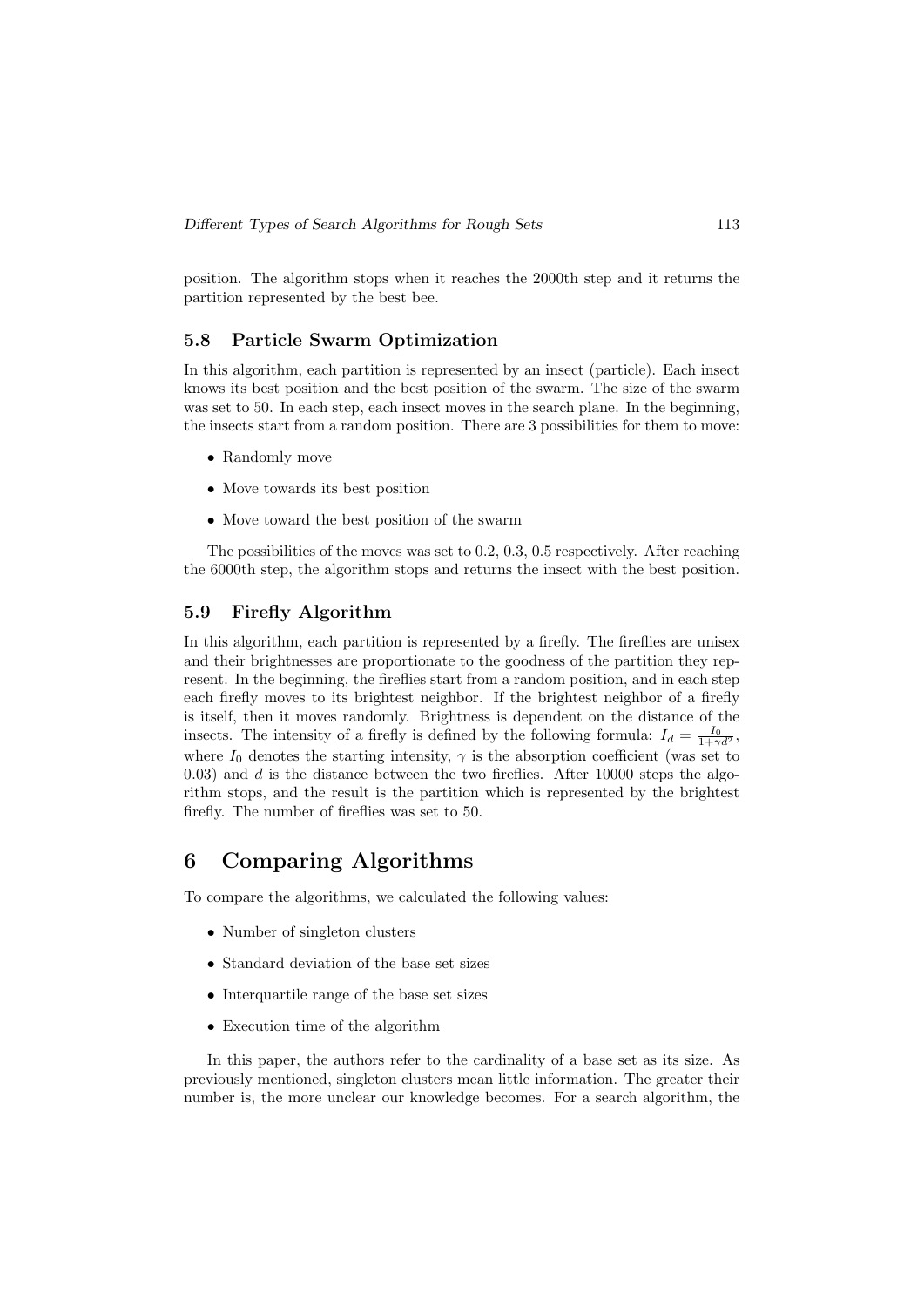most optimal is, if it provides the least number of these clusters in order to have a precise knowledge of the system.

The sizes of the base sets are also worth to be checked. For set approximations it is more suitable, if the sizes do not vary much. So the standard deviation of the base set sizes should be minimized as well as the interquartile range of the base set sizes.

An important parameter is the execution time of the search algorithms. It is especially crucial when there are a huge number of objects.

Most of the algorithms have many parameters, and changing them can result in different outputs. Many possible combinations were tried during our research. Dozens of tables were generated and these tables are not present in this paper, but they can be downloaded from the following link: https://bit.ly/2sO4UoD

For comparing the parameters, the same graph (with 100 points,  $q = 0.6$ ) were used for each algorithm. Each algorithm was run three times to exclude the randomness. In each case, the optimal parameter combination was the one which minimized the above mentioned 4 values. If the differences between the standard deviations, the interquartile ranges and the numbers of singletons were not significant, then the judgment was made by the execution time.

### 7 Results

#### 7.1 Erdős-Rényi graphs

| Algorithm 1 Erdős-Rényi random graph generating method |  |  |  |  |  |  |  |  |
|--------------------------------------------------------|--|--|--|--|--|--|--|--|
| <b>Procedure</b> $ER(N, p)$                            |  |  |  |  |  |  |  |  |
| 1: for $i = 1, , N$ do                                 |  |  |  |  |  |  |  |  |
| for $j = 1, \ldots, N$ do<br>2:                        |  |  |  |  |  |  |  |  |
| Generate a random x value between 0 and 1<br>3:        |  |  |  |  |  |  |  |  |
| if $x < p$ then<br>4:                                  |  |  |  |  |  |  |  |  |
| There is an edge between objects i and j<br>5:         |  |  |  |  |  |  |  |  |
| end if<br>6:                                           |  |  |  |  |  |  |  |  |
| end for<br>7:                                          |  |  |  |  |  |  |  |  |
| 8: end for                                             |  |  |  |  |  |  |  |  |
|                                                        |  |  |  |  |  |  |  |  |

In this part our experiments, we used Erdős-Rényi graphs (see in  $[7, 6]$ ). This random graph generating method is very simple. Its pseudo-code can be seen in Algorithm 1. In our experiments, we used  $p = 0.5$ ,  $p = 0.6$  and  $p = 0.7$ . Half of the generated edges denoted the similarity between the two objects and half of them the difference. The graphs are only used for defining a similarity relation. Any other kinds of graphs can be used. 100, 200, 300 and 400 points were generated. For each test case, each algorithm was run 3 times on the same graphs, then the averages of the values, described in section 6, were determined. The results can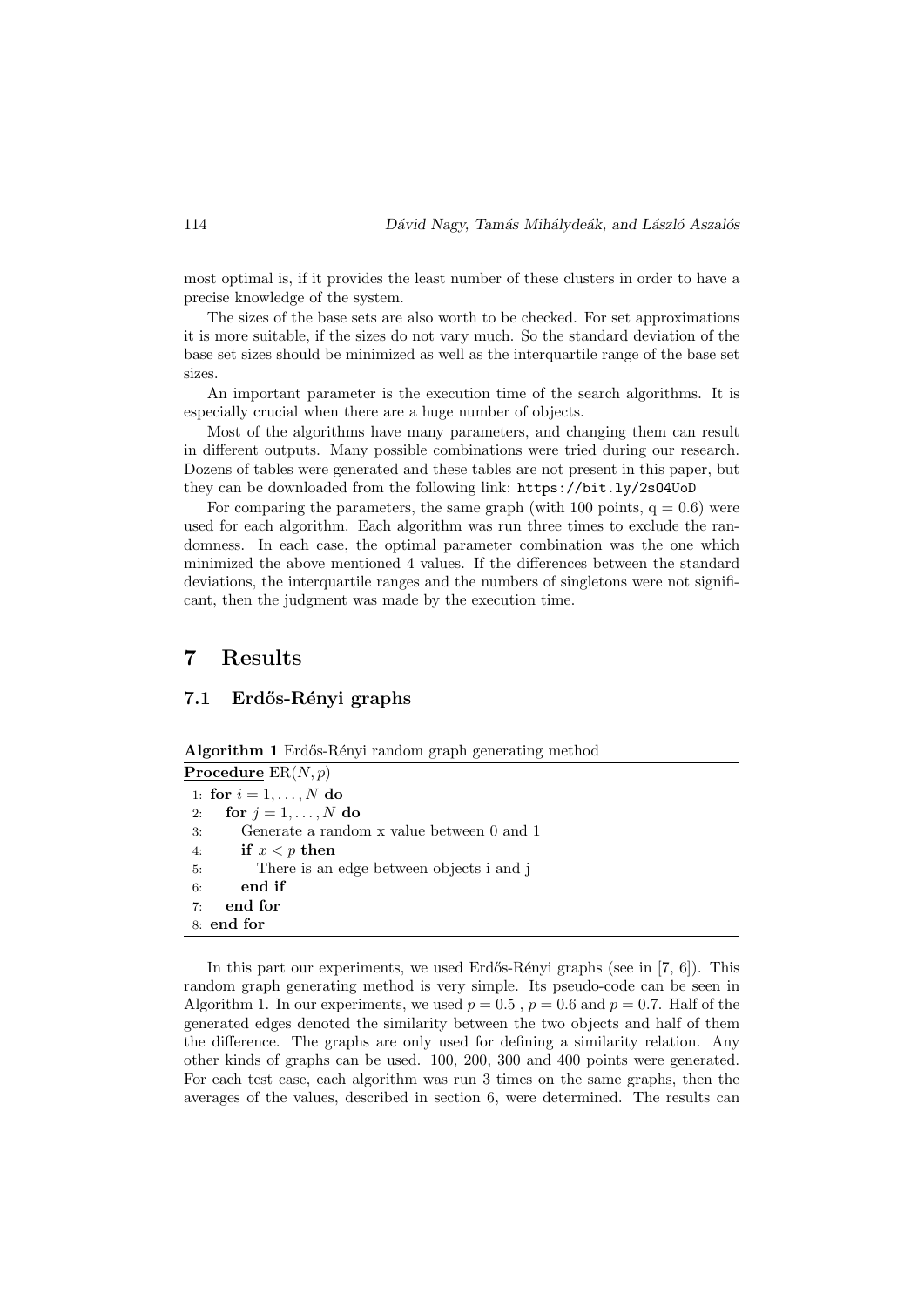| Points                | HC | <b>SHC</b> | <b>TABU</b> | <b>SA</b> | $\mathbf{PT}$ | GE | BEE | <b>PSO</b> | FF |
|-----------------------|----|------------|-------------|-----------|---------------|----|-----|------------|----|
| <b>200</b>            | 37 | 31         | 32          | 13        | 12            | 40 | 15  | 34         | 27 |
| $q = 0.5$             |    |            |             |           |               |    |     |            |    |
| 400<br>$q = 0.5$      | 63 | 61         | 51          | 15        | 24            | 82 | 21  | 66         | 49 |
| <b>200</b><br>$q=0.6$ | 37 | 35         | 37          | 18        | 19            | 39 | 15  | 35         | 31 |
| 400<br>$q=0.6$        | 69 | 63         | 61          | 21        | 23            | 83 | 26  | 65         | 49 |
| <b>200</b><br>$q=0.7$ | 37 | 31         | 26          | 18        | 20            | 38 | 15  | 39         | 30 |
| 400<br>$q=0.7$        | 68 | 61         | 66          | 14        | 19            | 78 | 18  | 63         | 55 |

Table 2: Average standard deviations of the base set sizes for Erdős-Rényi graphs

be seen in the following tables and can be downloaded from the following link: https://bit.ly/2sOqMA6.

From Table 2 the average standard deviations of the base set sizes can be read. Even for a small number of points, the differences are apparent. The simulated annealing provided the best result in most cases. Its parallel version has almost the same output. The bees algorithm also returned a rather acceptable result.

In Table 3 the distance of the sizes of the biggest and the smallest base sets can be seen. The values show almost the same tendency as in the last table. The simulated annealing, the parallel tempering and the bees algorithm proved to be the most acceptable. For 400 points, the other the algorithms provided twice or three times as large values as the other 3 which is not suitable.

In Table 4 the average numbers of singletons are listed. Here, the differences are not so significant as before. The number of points does not affect it very much.

In Table 5 the average run-time of the algorithms can be seen in seconds. The values here vary the most. It is obvious that the simulated annealing was the least affected by the increasing number of points. For 200 points, the hill climbing algorithm and its stochastic version provided the fastest output. Although, as soon as the number of points was increased, they could not compete with the simulated annealing. For 400 points, the simulated annealing was more than 20-35 times faster than the other two. The particle swarm optimization was the slowest of all the algorithms. For a huge number of points, it is basically pointless to be used.

#### 7.2 Random two-dimensional points

In this part of our experiments, random two-dimensional points were generated. The base of the tolerance relation was the Euclidean distance of these objects  $(d)$ . We defined a similarity  $(S)$  and a dissimilarity threshold  $(D)$ . S was set to 50 and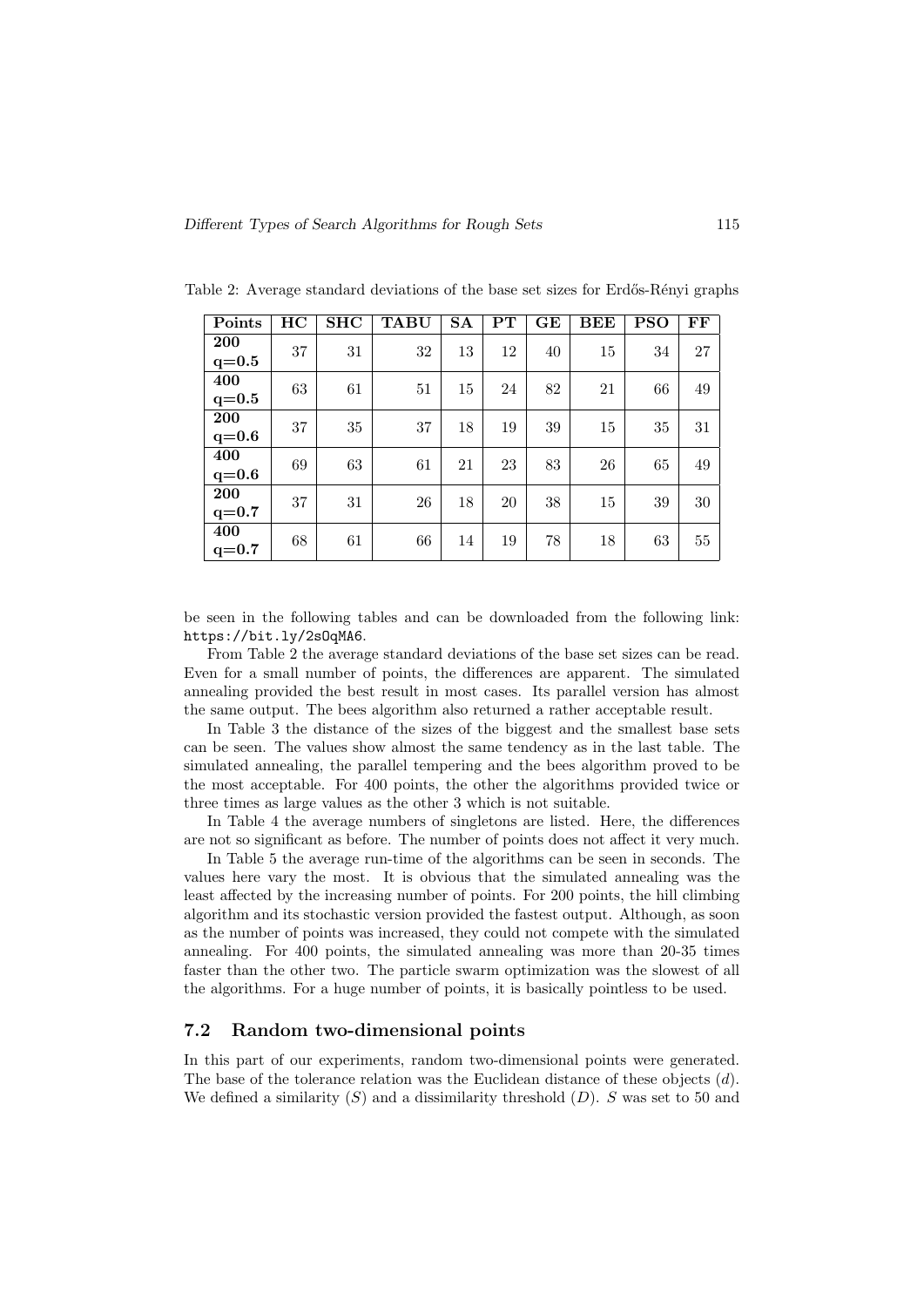| Points    | HC  | <b>SHC</b> | <b>TABU</b> | <b>SA</b> | $\mathbf{PT}$ | GE  | <b>BEE</b> | <b>PSO</b> | FF  |
|-----------|-----|------------|-------------|-----------|---------------|-----|------------|------------|-----|
| 200       | 105 | 92         | 80          | 48        | 45            | 98  | 49         | 92         | 82  |
| $q = 0.5$ |     |            |             |           |               |     |            |            |     |
| 400       | 176 | 189        | 144         | 57        | 78            | 213 | 65         | 186        | 193 |
| $q = 0.5$ |     |            |             |           |               |     |            |            |     |
| 200       | 105 | 94         | 97          | 46        | 46            | 98  | 47         | 89         | 92  |
| $q=0.6$   |     |            |             |           |               |     |            |            |     |
| 400       | 192 | 173        | 178         | 87        | 62            | 209 | 81         | 193        | 197 |
| $q=0.6$   |     |            |             |           |               |     |            |            |     |
| 200       | 104 | 94         | 74          | 52        | 64            | 104 | 49         | 104        | 88  |
| $q=0.7$   |     |            |             |           |               |     |            |            |     |
| 400       | 198 | 179        | 191         | 50        | 53            | 228 | 81         | 186        | 210 |
| $q=0.7$   |     |            |             |           |               |     |            |            |     |

Table 3: Average interquartile ranges of the base set sizes for Erdős-Rényi graphs

Table 4: Average numbers of singletons for Erdős-Rényi graphs

| Points             | HC             | SHC            | <b>TABU</b>    | $\mathbf{S}\mathbf{A}$ | $\mathbf{PT}$  | GE             | <b>BEE</b> | <b>PSO</b>     | FF             |  |
|--------------------|----------------|----------------|----------------|------------------------|----------------|----------------|------------|----------------|----------------|--|
| <b>200</b>         | $\overline{0}$ | $\overline{0}$ | $\overline{0}$ | $\mathbf{1}$           | $\theta$       | 1              | $\theta$   |                |                |  |
| $\mathrm{q}{=}0.5$ |                |                |                |                        |                |                |            |                |                |  |
| 400                | $\theta$       | $\theta$       | $\theta$       | $\overline{2}$         | $\overline{2}$ | $\overline{2}$ | $\theta$   | $\overline{2}$ | $\overline{7}$ |  |
| $\mathrm{q}{=}0.5$ |                |                |                |                        |                |                |            |                |                |  |
| <b>200</b>         | $\mathbf 1$    | 1              | 1              | 1                      | 1              | 1              | $\theta$   | 1              | $\overline{2}$ |  |
| $\mathbf{q}{=}0.6$ |                |                |                |                        |                |                |            |                |                |  |
| 400                | $\theta$       | $\overline{0}$ | $\theta$       | 3                      | 3              | 1              |            |                | 3              |  |
| $q=0.6$            |                |                |                |                        |                |                |            |                |                |  |
| ${\bf 200}$        | 1              | $\theta$       | $\theta$       | 1                      | 1              | 1              | $\theta$   | 1              | $\overline{2}$ |  |
| $q = 0.7$          |                |                |                |                        |                |                |            |                |                |  |
| $\overline{400}$   | $\Omega$       | 1              | $\theta$       | $\overline{2}$         | 3              | 1              |            |                | 4              |  |
| $q=0.7$            |                |                |                |                        |                |                |            |                |                |  |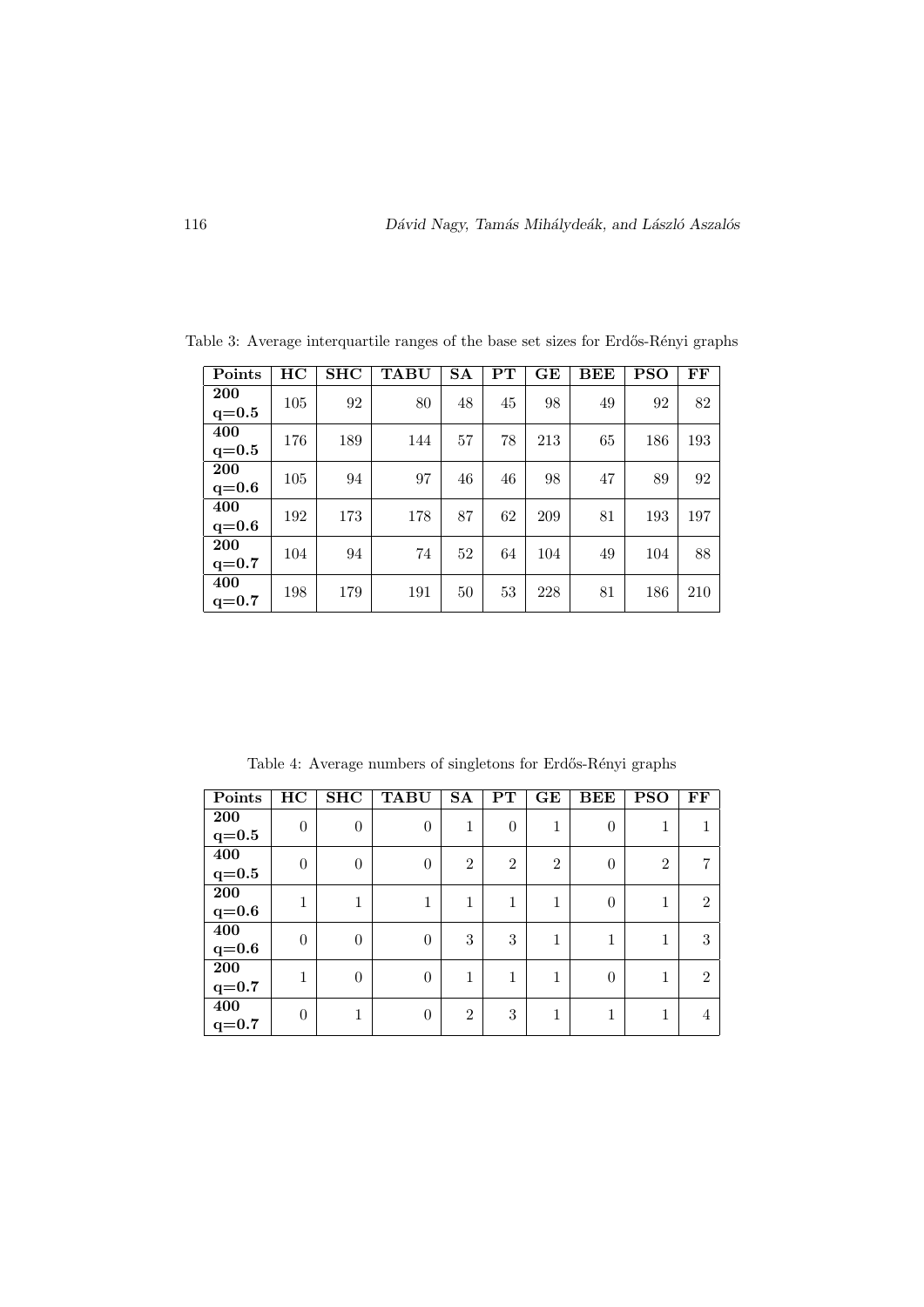| Points                  | HC             | <b>SHC</b> | <b>TABU</b> | <b>SA</b> | $\mathbf{PT}$ | GE  | BEE    | PSO  | FF   |
|-------------------------|----------------|------------|-------------|-----------|---------------|-----|--------|------|------|
| <b>200</b><br>$q = 0.5$ | 5              | 7          | 163         | 3         | 16            | 82  | $53\,$ | 569  | 274  |
| 400<br>$q = 0.5$        | 142            | 181        | 1549        | 6         | 39            | 360 | 247    | 7971 | 1167 |
| <b>200</b><br>$q=0.6$   | $\overline{4}$ | 6          | 170         | 3         | 17            | 91  | 66     | 734  | 317  |
| 400<br>$q=0.6$          | 156            | 248        | 1665        | 6         | 40            | 457 | 274    | 8611 | 1287 |
| <b>200</b><br>$q=0.7$   | 3              | 8          | 156         | 3         | 17            | 87  | 59     | 818  | 283  |
| 400<br>$q=0.7$          | 138            | 256        | 1652        | 7         | 43            | 404 | 284    | 9878 | 1336 |

Table 5: Average execution time for Erdős-Rényi graphs

D was set to 90. The tolerance relation  $\mathcal R$  can be given this way for any objects  $A, B$ :

$$
ARB = \begin{cases} +1 & d(A, B) \le S \\ -1 & d(A, B) > D \\ 0 & \text{otherwise} \end{cases}
$$

We generated 100, 150, 200, 300, 500 points and each algorithm was run 3 times for each point set and calculated the averages of the values described in section 6. In the following tables, we can see the results.

In Table 6 the average standard deviations of the base set sizes can be seen. In case of a small number of points, the difference was not so considerable, but it became larger as the number of points was increased. In every case, the simulated annealing provided the most acceptable result. It is interesting that the parallel tempering fell short against the simulated annealing for a small number of points. However, in the 500 points test case the difference was negligible. Local search algorithms (hill climbing, its variant, tabu search) were rather good for a small number of points. In almost every situation, the firefly algorithm, genetic algorithm and particle swarm optimization provided the worst result.

Table 7 shows the interquartile ranges of the base set sizes. The outcome was quite similar as in the previous table. For a small number of points, the difference was not so high. For 500 points, it can be more noticeable. Like before, the firefly algorithm, genetic algorithm and particle swarm optimization ended up in the last places, and simulated annealing proved to be the most optimal.

Table 8 shows how many singleton clusters appeared. The results were quite the same in all cases. In is interesting that most of the algorithms were not affected by the increasing number of points. In the 500 points test case, some differences can be observed. In this case, the simulated annealing and its parallel version provided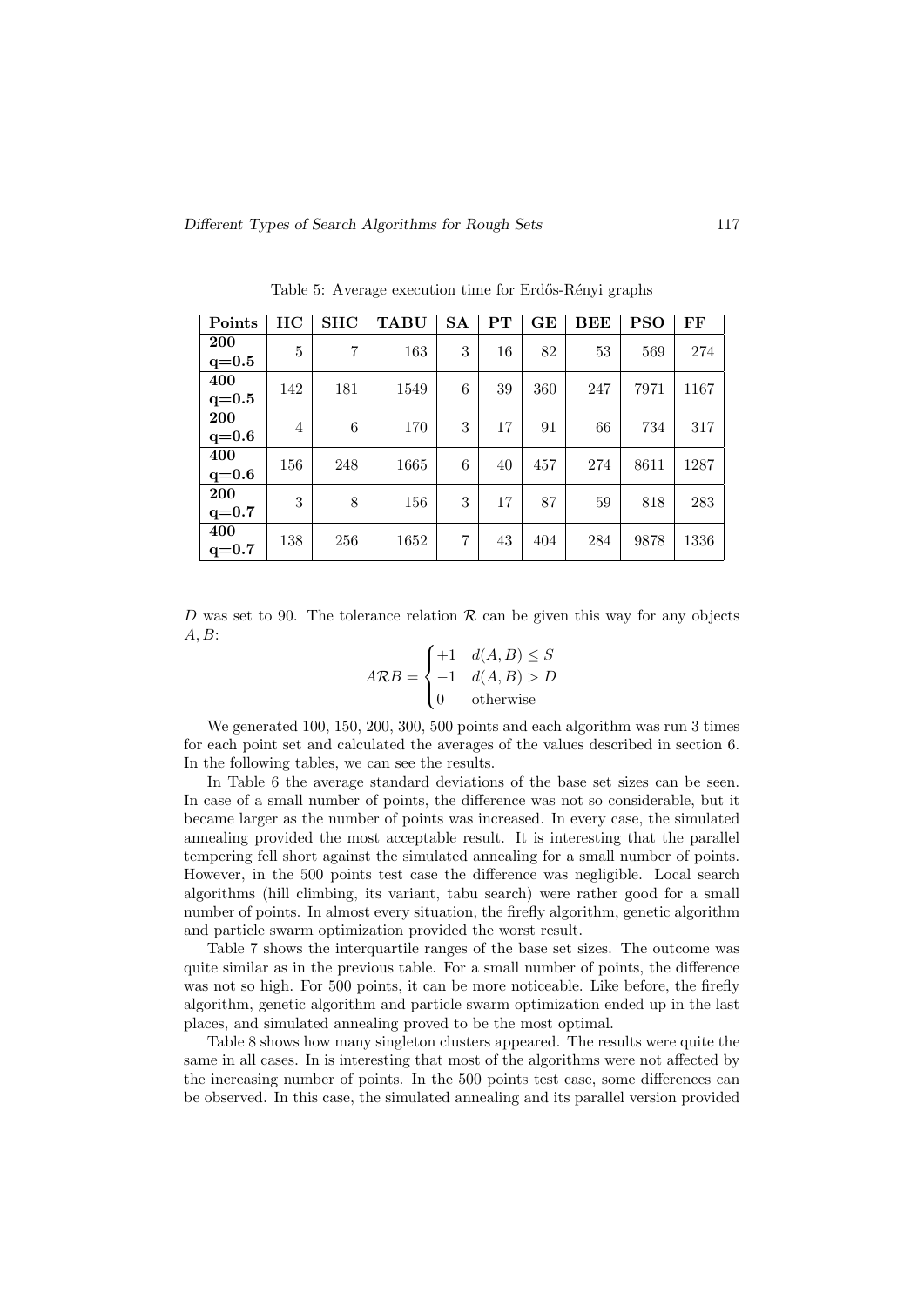| Points | HС   | $_{\rm SHC}$ | <b>TABU</b> | SА       | ${\bf PT}$ | $\bf G \bf E$ | BEE  | PSO  | FF   |
|--------|------|--------------|-------------|----------|------------|---------------|------|------|------|
| 100    | 7.6  | 8.1          | 7.5         |          | 7.6        | 8.9           | 7.6  | 77   | 7.6  |
| 150    | 11.8 | $10.2\,$     | 10.4        |          |            | 14.5          | 8.7  | 12.2 | 11.5 |
| 200    | 13.1 | 16.2         | 12.8        | $10.3\,$ | 13.2       | 17.8          | 12.7 | 13.8 | 13.3 |
| 300    | 25.7 | 28.9         | 27.2        | 17       | 18.4       | 31.4          | 23   | 29.1 | 28.9 |
| 500    | 46.6 | 34.4         | 39.4        | 26.5     | 27         | 51.4          | 34.2 | 47.8 | 48.4 |

Table 6: Average standard deviations of the base set sizes

Table 7: Average interquartile ranges of the base set sizes

| Points | HС | <b>SHC</b> | <b>TABU</b> | SA | ${\rm PT}$ | $\bf{GE}$ | $_{\rm BEE}$ | <b>PSO</b>     | FF |
|--------|----|------------|-------------|----|------------|-----------|--------------|----------------|----|
| 100    | 23 | 24         | 22          | 21 | 26         | 23        | 23           | 26             | 23 |
| 150    | 27 | 25         | 35          | 20 | 31         | 37        | 21           | 37             | 33 |
| 200    | 38 | 38         | 38          | 30 | 41         | 47        | 37           | 40             | 35 |
| 300    | 67 | 68         | 70          | 48 | 61         | 74        | 64           | 71             | 68 |
| 500    |    | 94         | 99          | 73 | 81         | 19        | $103\,$      | $\overline{ }$ | 16 |

a rather inadequate result compared to the others. However, this difference was not so high.

In Table 9 the average execution time is listed in seconds. As expected, these values were the most dependent on the number of points. For less than 200 points, the hill climbing algorithm and its stochastic variant provided the fastest run-time. However, after 200 points they could not compete with the simulated annealing which could find the quasi-optimal partition in less than 5 seconds for each test case. The parallel tempering also proved to be quite fast, but not as fast as its single-threaded variant. The other algorithms executed in an unreasonable time which is unacceptable for a great number of points. Especially the particle swarm optimization proved to be very slow, it finished running after 3.5 hours for 500

| Points     |  | $HC$   SHC   TABU   SA   PT   GE |  | $\overline{\phantom{a}}$ BEE $\overline{\phantom{a}}$ | PSO | FF |
|------------|--|----------------------------------|--|-------------------------------------------------------|-----|----|
| <b>100</b> |  |                                  |  |                                                       |     |    |
| 150        |  |                                  |  |                                                       |     |    |
| 200        |  |                                  |  |                                                       |     |    |
| 300        |  |                                  |  |                                                       |     |    |
| 500        |  |                                  |  |                                                       |     |    |

Table 8: Average numbers of singletons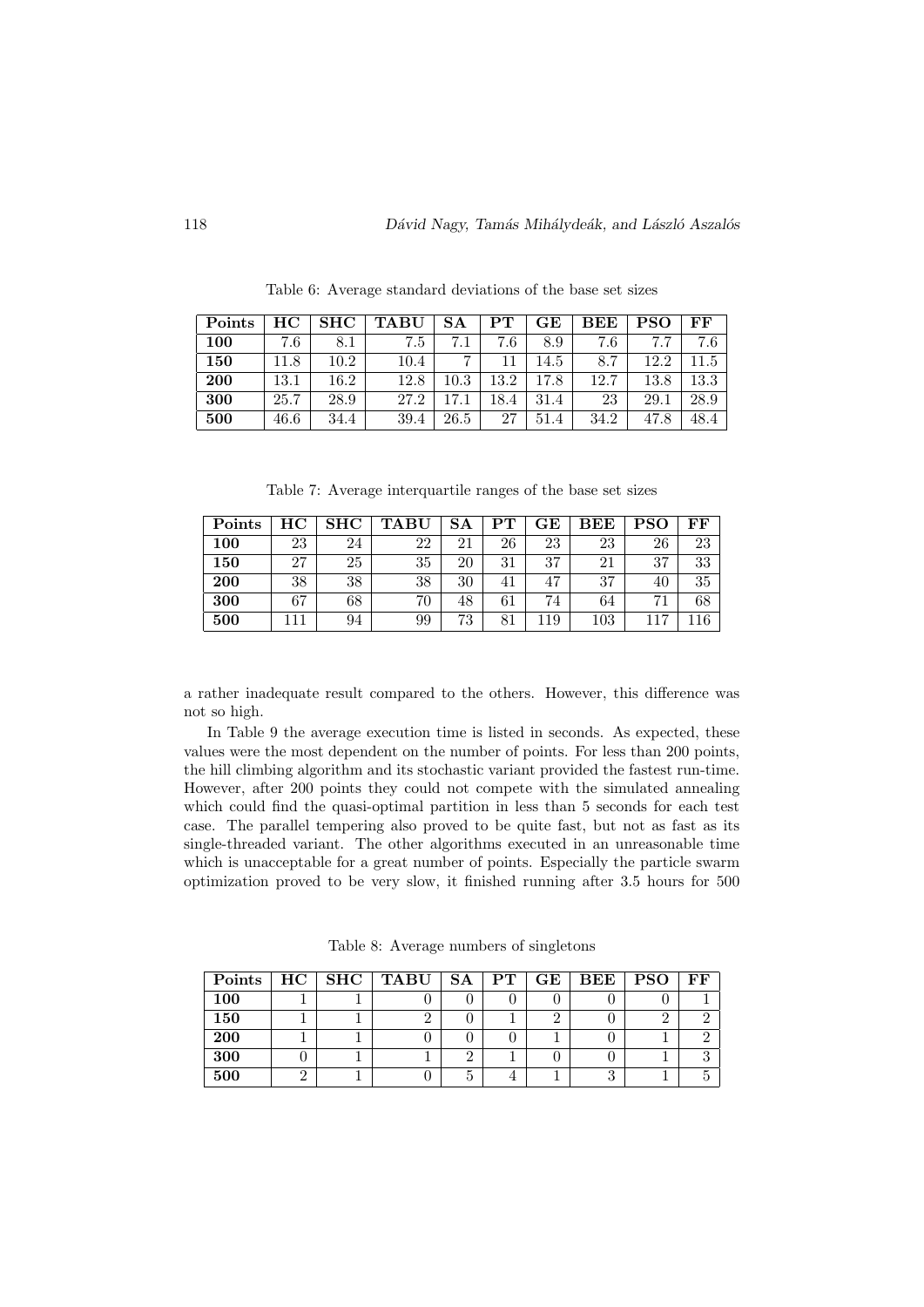| Points | HС   | <b>SHC</b> | <b>TABU</b> | <b>SA</b> | $\mathbf{PT}$ | GE    | BEE       | <b>PSO</b> | FF    |
|--------|------|------------|-------------|-----------|---------------|-------|-----------|------------|-------|
| 100    | 0.2  | 0.3        | 15.6        |           | 5.4           | 15.7  | $15.5\,$  | 32.5       | 54.1  |
| 150    | 0.5  | 0.4        | 43.5        | 0.7       | 7.3           | 14.5  | 11.9      | 130.8      | 58.3  |
| 200    | 6.4  | 9.5        | 172.4       | 3         | $16.8\,$      | 92.7  | 66.3      | 564        | 281.1 |
| 300    | 40.1 | 43.5       | 647.4       | 4.7       | 25.2          | 207   | 161.      | 1937.8     | 579.6 |
| 500    | 69.4 | $108.5\,$  | 3550        | 3         | 50.8          | 207.4 | $135.9\,$ | 13251      | 612.3 |

Table 9: Average execution time

points.

# 8 Conclusion

In [10] the authors introduced a partial approximation space relying on a similarity relation (a tolerance relation technically). The genuine novelty of approximation spaces is the systems of base sets: it is the result of correlation clustering, and so similarity is taken into consideration generally. Singleton clusters have no real information in approximation process, these clusters cannot be taken as base sets, therefore the approximation spaces are partial in general cases (the unions of base sets are proper subsets of the universes.) The partition, and so the system of base sets, gained from correlation clustering depends on the used search algorithm. In the present paper, we used several algorithms and we showed a way to compare them. In our experiments, we used two different types of random graphs. For these types of graphs, the simulated annealing proved to be best choice. In almost every test case, it provided the most suitable result. However, its most important property is that it was the least affected by the increasing number of points, so it can also finish in reasonable time even for large amounts of points.

# References

- [1] Aigner, Martin. Enumeration via ballot numbers. Discrete Mathematics,  $308(12):2544 - 2563, 2008$ . DOI: 10.1016/j.disc.2007.06.012.
- [2] Aszalós, László and Mária, Bakó. Advanced Search Methods. Educatio Társadalmi Szolgáltató Nonprofit Kft., 2012. in Hungarian.
- [3] Bansal, Nikhil, Blum, Avrim, and Chawla, Shuchi. Correlation clustering. Machine Learning, 56(1-3):89–113, 2004.
- [4] Becker, Hila. A survey of correlation clustering. Advanced Topics in Computational Learning Theory, pages 1–10, 2005.